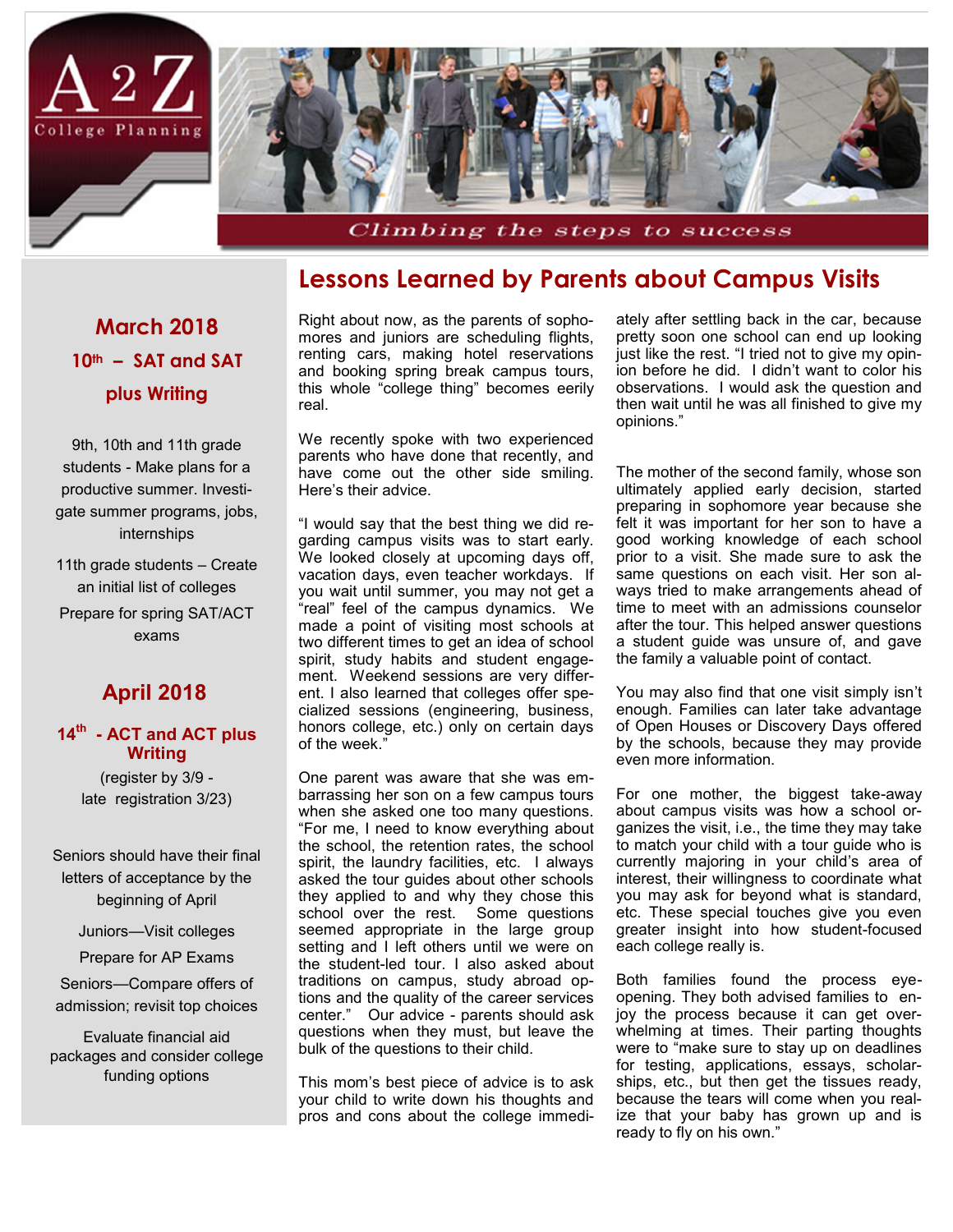## A2Z College Planning

#### **Colleges Offering 3-2 Engineering Programs**

- Bowdoin College/ Columbia, Caltech, Dartmouth, U ME
- Brandeis/ Columbia
- Carleton/ Columbia
- Clark/ Wash U, Columbia, **WPI**
- Colby/ Dartmouth
- Colorado College/ Columbia, RPI, USC
- Davidson/ Columbia and Wash U
- DePaul/ IL Institute of Technology
- Franklin & Marshall/ Case Western, Columbia, Wash U, RPI, Penn State
- Goucher/ Johns Hopkins
- Ithaca College/ Cornell
- Lawrence/ Columbia, Wash U, RPI
- Mount Holyoke/ Caltech, U Mass
- Oberlin/ Caltech, Wash U, Case Western
- Occidental/ Caltech, Columbia
- Pepperdine/ USC and Wash  $\mathbf{U}$
- Puget Sound/ Wash U, Duke, Columbia, USC
- Reed/ Columbia, RPI, Caltech
- St Mary's (CA)/ Wash U, USC
- Scripps/ Columbia, RPI, Harvey Mudd
- U of Richmond/ Columbia, George Washington, VA Tech
- Vassar/ Dartmouth
- Wesleyan (CT)/ Caltech and Columbia
- Willamette/ Columbia • Williams/ Dartmouth

Many others exist—check with colleges that interest you.

## **Dual Degrees: 3-2 Engineering Programs**

Some students love learning how things work and think they might like an engineering career, but they also enjoy studying pure science and maybe even discussing philosophy or literature. A combined 3-2 program offers students the best of both worlds. In a dual degree program, students begin their studies at a college that does not offer engineering. After three years, they transfer to an engineering school, where they complete two additional years of coursework required for their Bachelor of Science in Engineering. They are also granted a Bachelor of Arts degree from their first college.

A number of excellent engineering schools participate in 3-2 programs, including Columbia University, CalTech, Washington University, Duke, Penn State University and Dartmouth. The list of colleges affiliated with these programs is long, and includes small schools such as Drew, Clark and Wesleyan, as well as bigger schools such as Fordham, Hofstra and Georgetown.

The combined program offers flexibility, which is especially helpful for students who are not certain about their academic interests and career goals. Students who are interested in science and engineering can start as a science major and have until junior year to decide whether they want to transfer and add the engineering degree or finish the science degree at their current college in their senior year.

While students don't take engineering courses in the first three years, they do take math and science classes, including calculus, chemistry and physics, which prepare them for the engineering curriculum. With a 3.0 average and recommendations from math and science professors, students should have no trouble being admitted to one of the affiliated engineering schools.

When it comes to preparing for the job market, having three years at a liberal arts college can give students an edge. They have a more well-rounded education than students who have spent four years in an engineering school. Students who also have a liberal arts degree bring creativity, critical thinking and communication skills that supplement the technical skills they gain in an engineering program, which can make them even more desirable to potential employers.

For students who are shy or who thrive in a smaller community, attending a smaller college for the first three years can be a great way to establish lasting friendships and build social as well as academic confidence.

While there are many advantages to 3-2 programs, the one disadvantage is that students have to transfer after three years. They won't be graduating with their friends, and if they are happy at their college, it can be tough to move to a new school, possibly in another part of the country, and start over. For students who don't deal well with change, and would rather know that once they start college, they'll stay there until graduation, a 3-2 program is not the best choice.

For someone who definitely wants engineering, has a strong high school record in math and science, and is more excited about getting a job than spending a lot of time in college, going straight to engineering school is probably the better option. For the student who wants a broader education, needs more time to build a foundation of math and science, or really wants a small liberal arts college experience, the 3-2 program could be ideal.

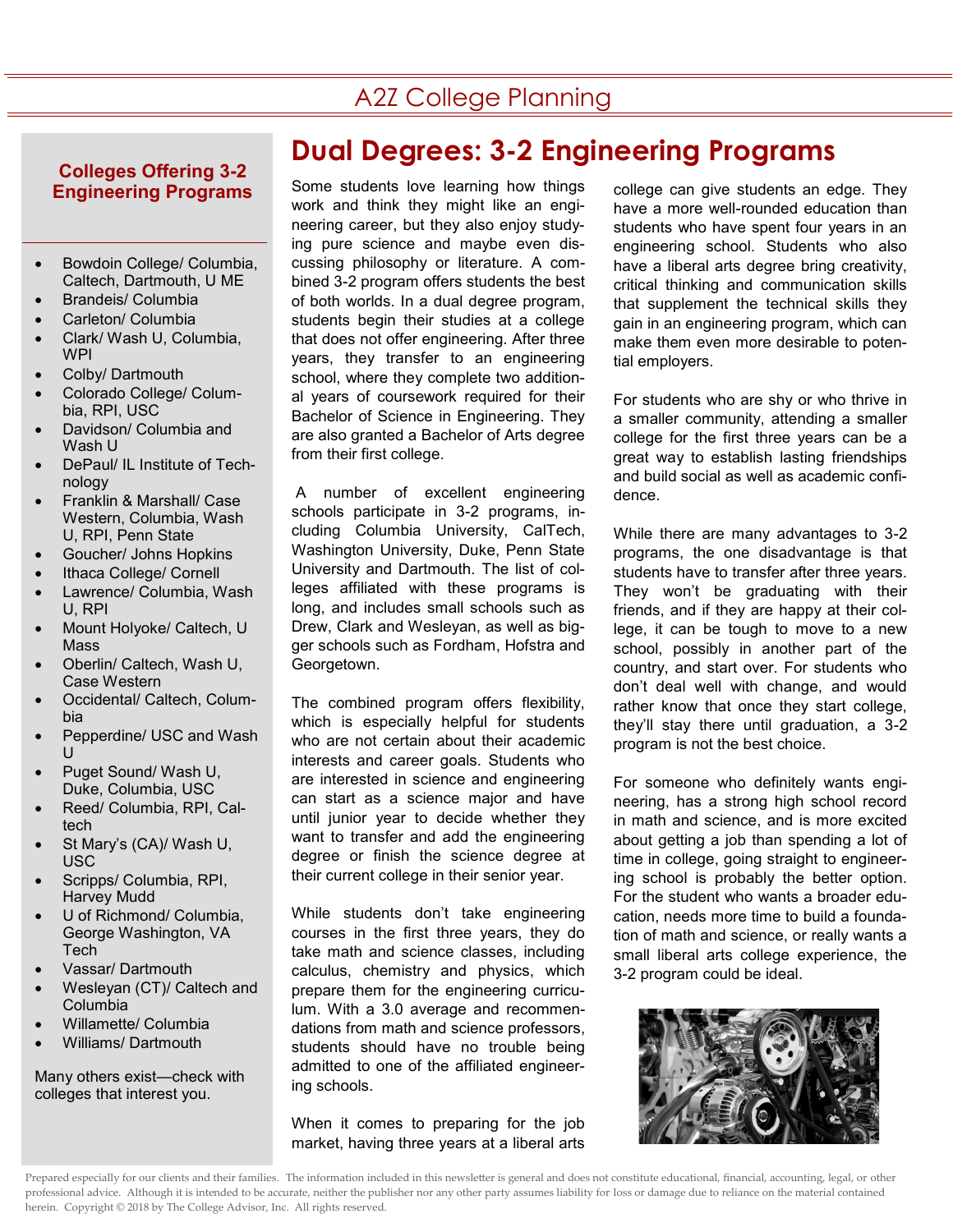## A2Z College Planning

# **Financial Matters: The Most Generous Colleges**



Now that the heavy-lifting is done on college applications and the students have had a bit of a break from sharing their innermost thoughts in college essays, it's time to gear up and start searching for ways to pay for their dreams.

One of the biggest college admissions misconceptions that parents enjoy discovering is that families shouldn't assume that they earn too much and that no money is available. To the contrary, depending on the college or university, it might end up being less expensive for your child to attend a private school with a price tag of over \$50,000 than it

### **Maximizing Your Summer Break**

Summer provides the best opportunity for future college applicants to separate themselves from the pack. As the number of students applying to colleges continues its upward trajectory, so too does the need for students to make an effort to distinguish themselves.

So how do you get noticed? Doing something meaningful over the summer is one of the most effective ways to stand out. You don't need to travel the world or cure cancer, but it is important to make sure that whatever experience you choose is substantive. This is a great time for some selfreflection and to identify potential academic and professional aspirations.

Summer is more than a break from homework, tests and the drama of high school relationships; it is an opportunity for students to delve a little deeper into their academic or extracurricular interests.

Some suggestions:

**Get a taste of college - Close to** home: Private schools and community is to attend your in-state public institution. Students who are thoughtful and wisely apply to colleges that really fit their profile, and where they fit the colleges' interests, also, may be pleasantly surprised by financial support offers heading their way through 'Meritbased' aid.

There are many reasons a particular college may want to motivate you to accept their acceptance, including your strong academic profile or your particular skills/abilities in athletics, music, leadership, volunteer work. Let's start with the basics here. There are two entirely different pots of gold on college campuses:

1. Need-based money and 2. Meritbased money. For need-based money, families MUST complete the FAFSA – the Free Application for Federal Student Aid and for many colleges and universities another form called the CSS PROFILE. You can access the PROFILE through the College Board

colleges offer a variety of remedial and advanced classes during the summer. Students can take a prerequisite for a higher-level course or find a class not offered at their high school.

**Pros:** A class over the summer can fulfill prerequisite requirements or enable the student to get ahead in the coursework for fall.

**Cons:** Pretty simple – students aren't crazy about going to school over the summer while so many friends are hanging out and going to the beach; it can be challenging to be truly focused.

Resources: Online classes for credit: Check out The Virtual High School, [\(www.my.vhslearning.org\)](http://www.my.vhslearning.org) a non-profit organization dedicated to online education, which offers 24 AP courses as well as dozens of other classes. Many states also offer online high school classes. Be sure to check with your school counselor to make certain your high school accepts credit for these classes before you sign up and confirm how it will appear on your final high school transcript.

website at [\(www.collegeboard.org\).](http://www.collegeboard.org)

#### **Aid for middle class families.**

Many colleges offer excellent financial aid, but some of the nation's top universities actually have specific policies that guarantee middle-class families free tuition or even full-ride scholarships based on their income. The following universities are considered among the most generous:

Brown Columbia Cornell Dartmouth Duke Harvard MIT Princeton Stanford Yale

Students who have what it takes to be accepted academically to Harvard, and a variety of other well-endowed universities, will not be denied their opportunity to attend because of an inability to pay. Harvard's website is also quick to point out that families *earning* more than \$150,000 may still qualify for financial aid. Happily, the majority of less-selective colleges also offer significant merit aid.

**Get a taste of college -** Far away: There are two options if you'd like to spend some time checking out a college by test-driving their academics, staying in the dormitories, eating in the cafeteria and hanging out on campus: Pre-college academic programs – students can study and earn college credits on hundreds of campuses nationwide.

Pre-college enrichment courses – these are special interest courses lasting typically 1-3 weeks.

**Pros**: Experiencing a real college campus during a 1-6 week summer program is a great way to have a better appreciation of whether the college represents a good fit. What is it really like to be 3,000 miles from home? Is the quaint college town manageable for the summer but definitely deadly for a year-round experience? Many of these programs offer hands-on experiences working in laboratories and guest lectures from experts.

**Cons:** Credit programs are longer and can be very expensive.